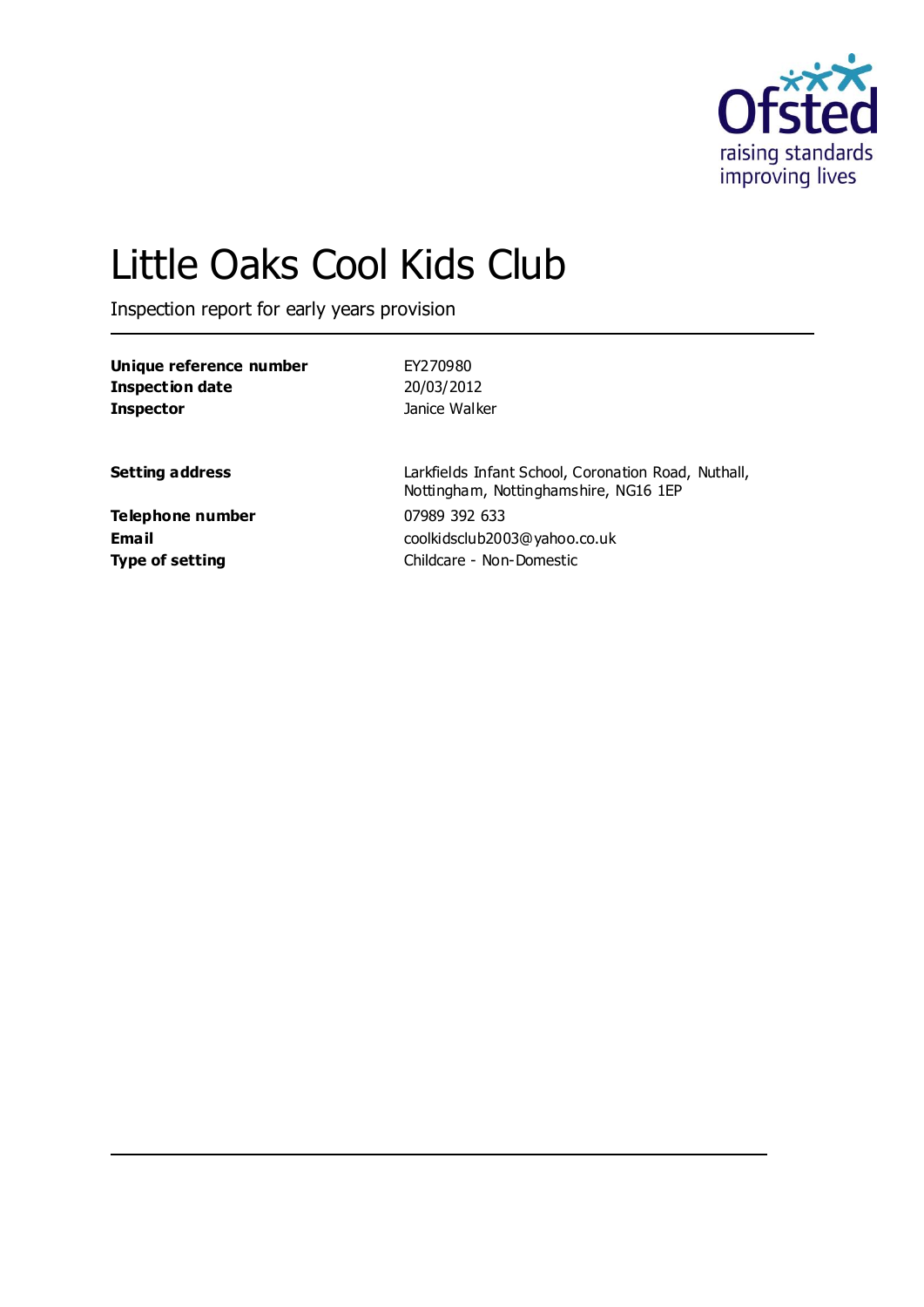The Office for Standards in Education, Children's Services and Skills (Ofsted) regulates and inspects to achieve excellence in the care of children and young people, and in education and skills for learners of all ages. It regulates and inspects childcare and children's social care, and inspects the Children and Family Court Advisory Support Service (Cafcass), schools, colleges, initial teacher training, work-based learning and skills training, adult and community learning, and education and training in prisons and other secure establishments. It assesses council children's services, and inspects services for looked after children, safeguarding and child protection.

If you would like a copy of this document in a different format, such as large print or Braille, please telephone 0300 123 1231, or email enquiries@ofsted.gov.uk.

You may copy all or parts of this document for non-commercial educational purposes, as long as you give details of the source and date of publication and do not alter the information in any way.

T: 0300 123 1231 Textphone: 0161 618 8524 E: enquiries@ofsted.gov.uk W: [www.ofsted.gov.uk](http://www.ofsted.gov.uk/)

© Crown copyright 2012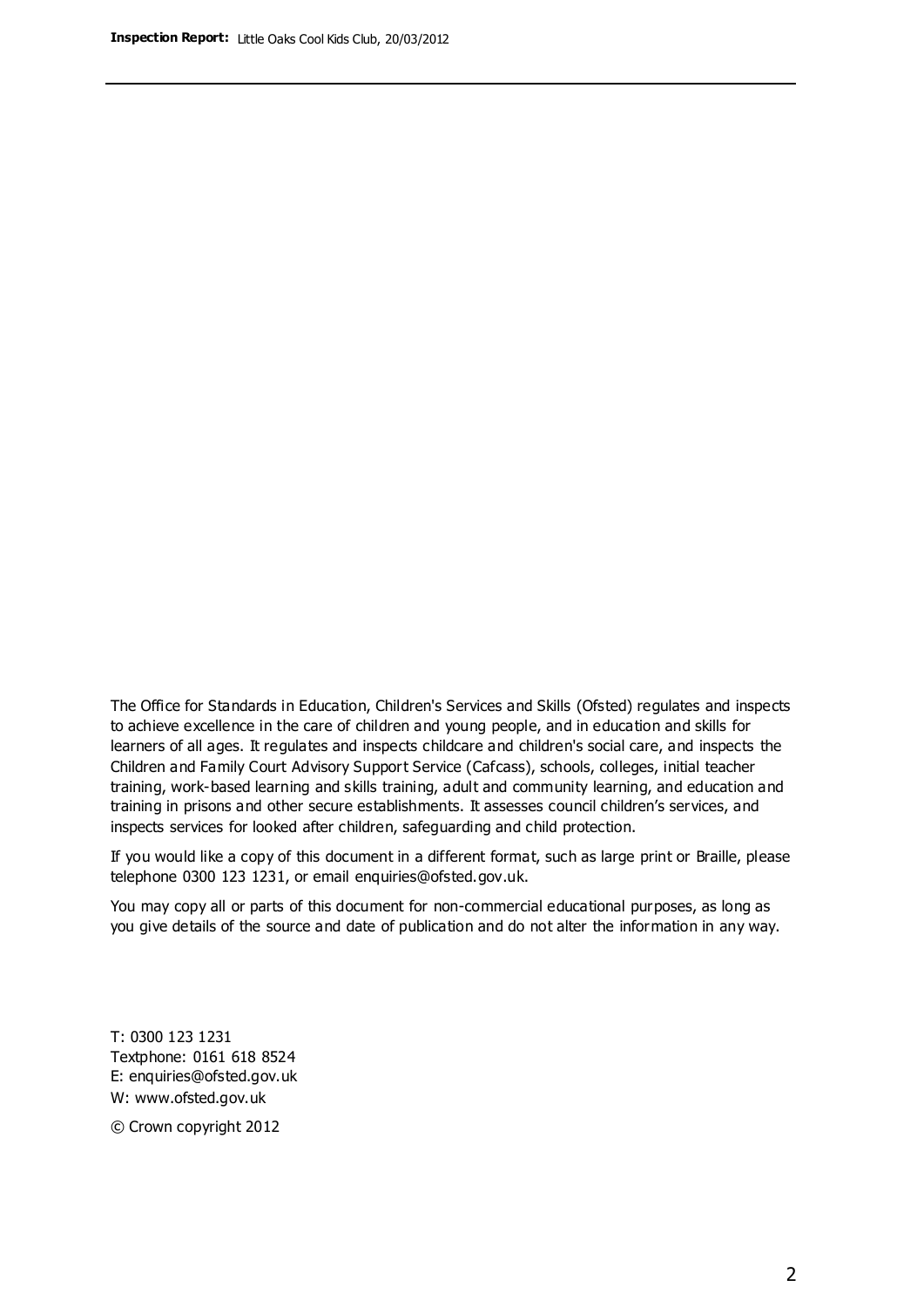## **Introduction**

This inspection was carried out by Ofsted under Sections 49 and 50 of the Childcare Act 2006 on the quality and standards of the registered early years provision. 'Early years provision' refers to provision regulated by Ofsted for children from birth to 31 August following their fifth birthday (the early years age group). The registered person must ensure that this provision complies with the statutory framework for children's learning, development and welfare, known as the *Early* Years Foundation Stage.

The provider must provide a copy of this report to all parents with children at the setting where reasonably practicable. The provider must provide a copy of the report to any other person who asks for one, but may charge a fee for this service (The Childcare (Inspection) Regulations 2008 regulations 9 and 10).

Children only attend this setting before and/or after the school day and/or during the school holidays. The judgements in this report reflect the quality of early years provision offered to children during those periods.

The setting also makes provision for children older than the early years age group which is registered on the voluntary and/or compulsory part(s) of the Childcare Register. This report does not include an evaluation of that provision, but a comment about compliance with the requirements of the Childcare Register is included in Annex B.

Please see our website for more information about each childcare provider. We publish inspection reports, conditions of registration and details of complaints we receive where we or the provider take action to meet the requirements of registration.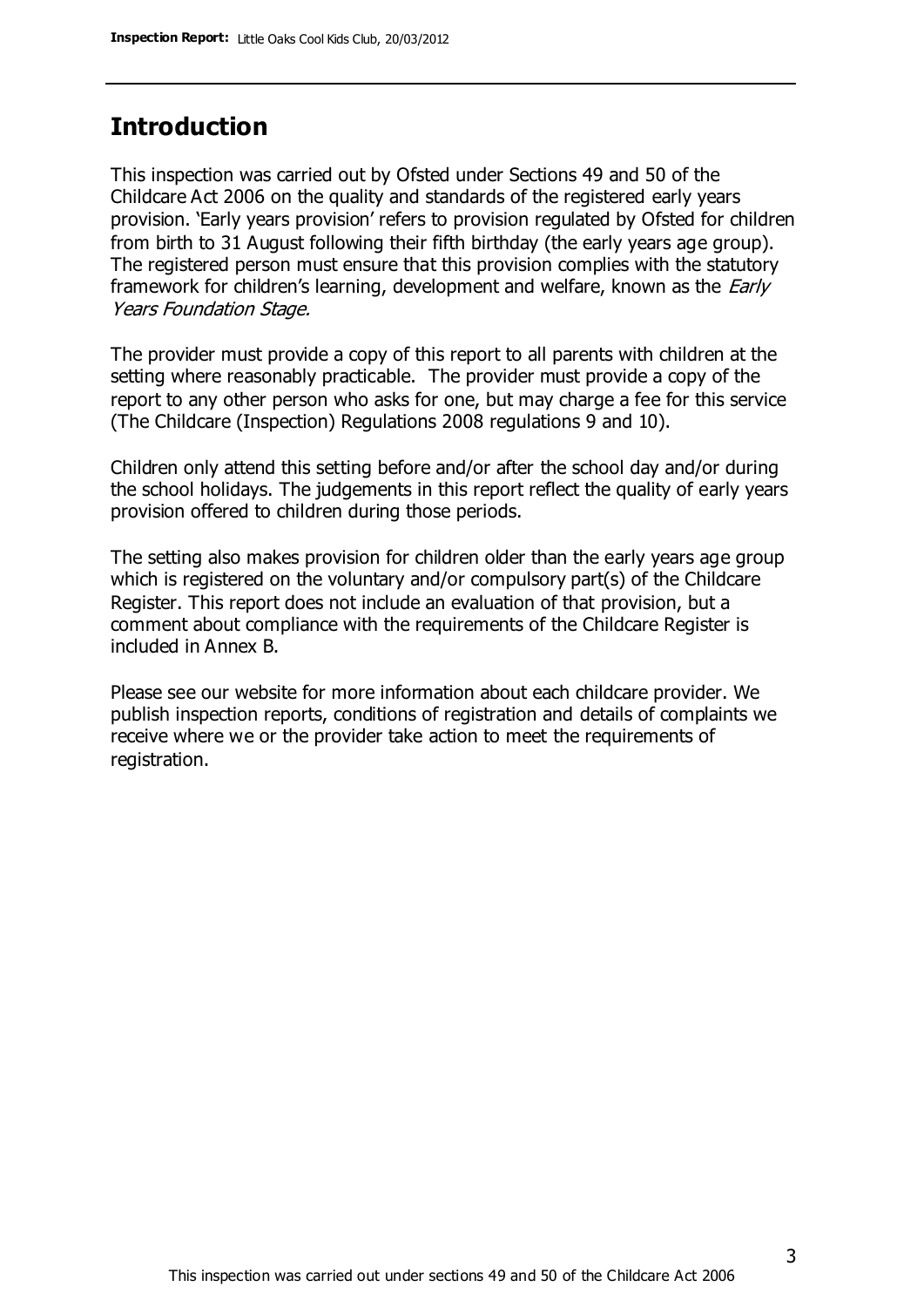# **Description of the setting**

Little Oaks Cool Kids Club became registered in 2003. It is privately owned and operates from a modular building in the grounds of Larkfields Infants School in Nuthall, Nottinghamshire. There is ramped access to the club. The facilities are self-contained with toilet and kitchen facilities included. There are three rooms for children to access; the use of rooms is flexible and organised depending on the needs of the children who attend. Outdoor play is provided on the school playing fields. Before & after school provision is provided for children who attend Larkfields school. The holiday club serves families from the local community.

The club is registered on the Early Years Register and also on the compulsory and the voluntary parts of the Childcare Register. Children are accepted from the age at which they enter full-time school until the end of their primary education. A maximum of 40 children may attend at any one time, all of whom may be in the early years age range. There are currently 40 children attending in total, eight of whom are within the early years age range. The club operates Monday to Friday during school term times. Opening times are from 7.50am to 8.45am as a breakfast club and 3.15 to 6pm for after school care. During school holidays, opening times are from 7.50am to 6pm. Children are able to attend for a variety of sessions each week depending on the individual requirements of each family.

There are eight staff employed to work with the children, seven of whom hold an appropriate early years qualification. The owner has Early Years Professional Status. The facility is a member of the National Day Nurseries Association (NDNA) and 4 Children.

## **The overall effectiveness of the early years provision**

Overall the quality of the provision is satisfactory.

Little Oaks Kids Club offers an inclusive service and everyone, including those with special educational needs and/or disabilities, is made to feel welcome. Children are effectively safeguarded although documentation to reflect this is not all in place. Children enjoy a wide range of play opportunities, both indoors and outside, and they are happy and settled. Partnerships are not yet fully secure in ensuring continuity and coherence in children's learning. The setting has responded positively to recommendations from the last inspection and systems for identifying strengths and areas for improvement in the provision help in monitoring the quality of the service provided for children.

## **What steps need to be taken to improve provision further?**

To meet the specific requirements of the EYFS, the registered person must:

ensure that records are kept of the information that 03/04/2012

This inspection was carried out under sections 49 and 50 of the Childcare Act 2006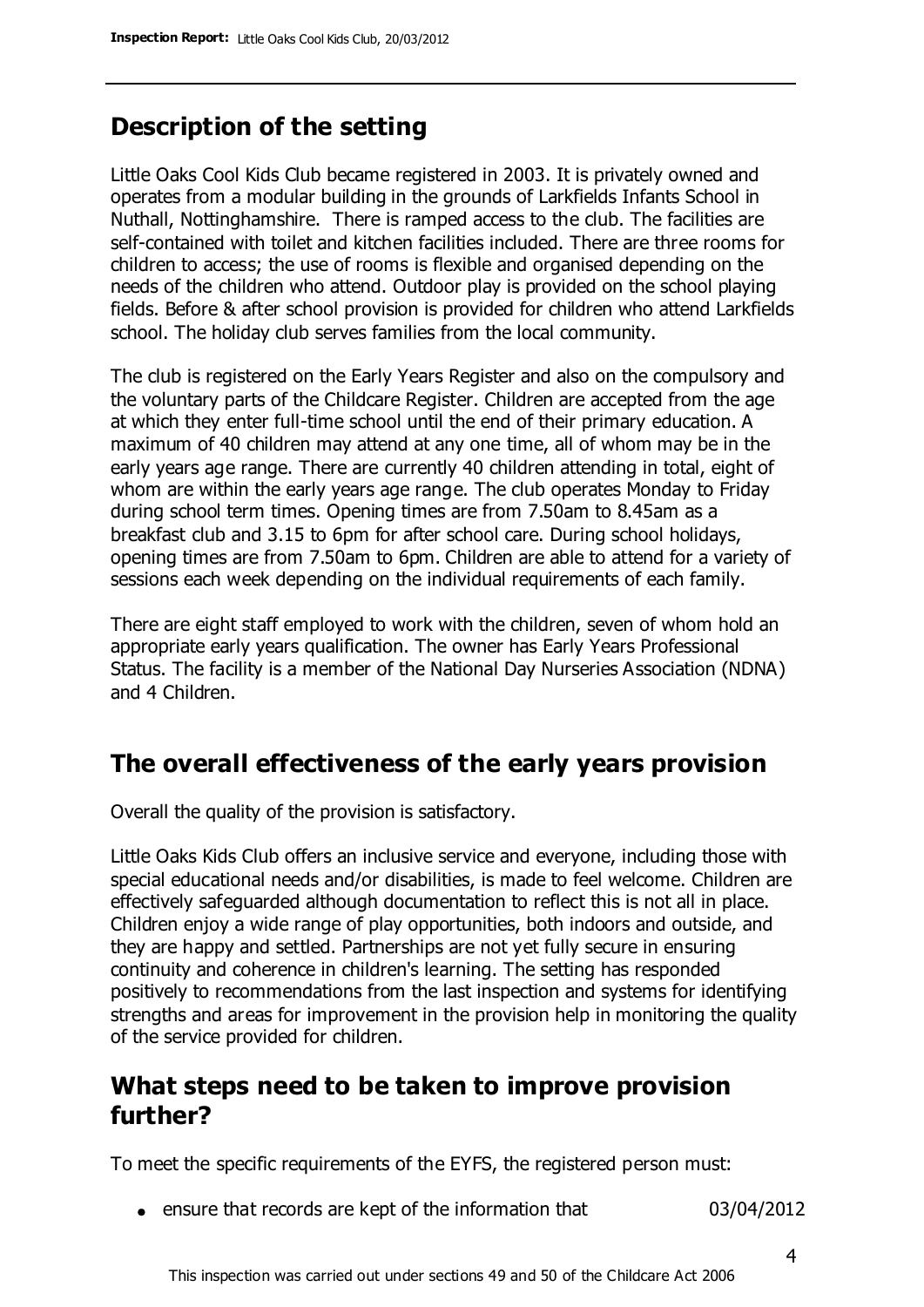has been used to assess suitability in order to demonstrate to Ofsted that checks have been done. Such records must include the unique reference numbers of Criminal Records Bureau Disclosures obtained and the date on which they were obtained (Suitable People)

• ensure that each child in the early years age range is assigned a key person (Organisation)

03/04/2012

To further improve the early years provision the registered person should:

improve the partnerships with others delivering the Early Years Foundation Stage where the care of children is shared in order to ensure that what is provided complements the education and care each child receives in these other settings.

## **The effectiveness of leadership and management of the early years provision**

Procedures for safeguarding are generally sound. There are generally good recruitment and vetting procedures in place to ensure all staff are suitable to work with children. However, records of the information used to assess suitability of some long-standing staff members, including information relating to their Criminal Record Bureau (CRB) disclosures were not available at inspection and this is a specific legal requirement. Additionally, the provider failed to notify Ofsted of a change to the person who is managing the early years' provision. It is a legal requirement to do so. On this occasion Ofsted does not intend to take further action. There are clear policies and procedures to monitor children's safety on a daily basis. For example; staff undertake routine checks to ensure the environment is safe, clear registration systems ensure all those expected are present, the premises are secure and children regularly practise the emergency evacuation procedures. Required policies and procedures are in place and contain sufficient detail to support staff in promoting children's well-being.

Staff are deployed effectively to ensure that the requirements regarding ratios and qualifications are met. However, children have not been assigned a key person to take lead responsibility for ensuring that their individual needs are met. This is a specific legal requirement. Relevant staff attend appropriate training and actively seek support and advice from specialist support agencies to provide children with special educational needs and/or disabilities with an appropriate level of care. The environment is light, bright and warmly welcoming. Resources throughout are suitable and easily accessible and children are able to freely move around and make their own decisions regarding their play. Weather permitting; children have regular access to the outdoor area.

The setting has acted on all the recommendations made at the last inspection which supports ongoing improvement. Senior members of staff undertake a selfevaluation process which identifies strengths and most areas for further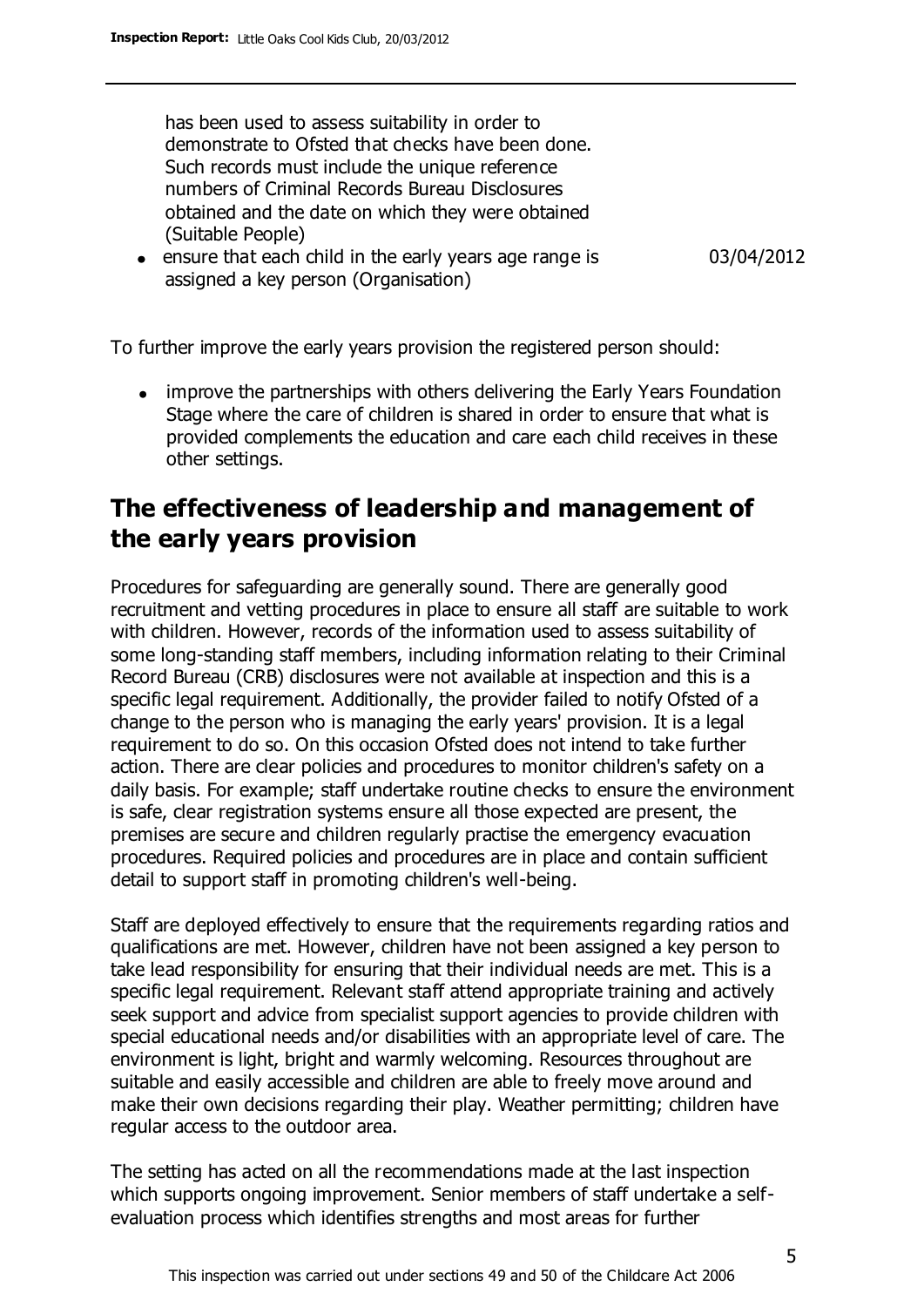development and appropriate action is taken to address these. For example, some internal alterations and senior staff's continual review of use of space mean that the care of the older children does not have a detrimental impact on the younger children.

Staff develop warm relationships with parents and carers who speak positively about the friendliness and approachability of the staff team and positive relationships they have with their children. Systems for sharing information with the host school and other schools children attend ensure that all are aware of immediate health needs or causes for concern. However, procedures for sharing information to ensure that there is continuity and coherence relating to individual children's care and education are not embedded in practice which impacts on the progress children make within the setting in their learning and development.

# **The quality and standards of the early years provision and outcomes for children**

Children are happy and enter the club chattering animatedly to their friends. Staff create a welcoming environment. They are caring, kind and supportive and have good relationships with the children. Space is organised so that the younger children are cared for in a smaller group so as to be less intimidating. These children are mainly based in two rooms, the large room is used as the main play room and a smaller room is available for quieter activities and space to relax. Children's sense of belonging is promoted well. There is a homely feel to the setting and children's pictures decorate the walls helping to make them feel a valued member of the club. They take on responsibilities such as setting the table for tea or handing out snacks, with evident pleasure.

Children develop good levels of self-confidence as they independently move between activities. Some children opt to play with resources that have been set out by staff, others confidently make their own selections from suitably stocked low-level accessible storage units and settle happily to play. They confidently make their wishes known, many ask to play outdoors but those wishing to stay indoors are able to do so. Children clearly enjoy engaging in activities together as there is much chatter, laughing and interaction during their play. They take turns and share equipment well. Indoors, children engage with chosen art and craft activities, demonstrating good pencil control as they freely draw and colour their own creations. A good range of art and craft materials support this. Staff gather information from the school about current themes and sometimes provide activities which support this. However, children's progress towards the early learning goals is not assessed because information about individual children's learning and development is not routinely shared with the schools that they also attend.

Interaction between children and staff is good and children feel safe because staff are warm and sensitive to their needs. They are suitably behaved; they have contributed to the rules for the club and point these out to demonstrate why this is. Children access a good range of toys and other resources that promote positive images of the diversity of their world. The development of children's healthy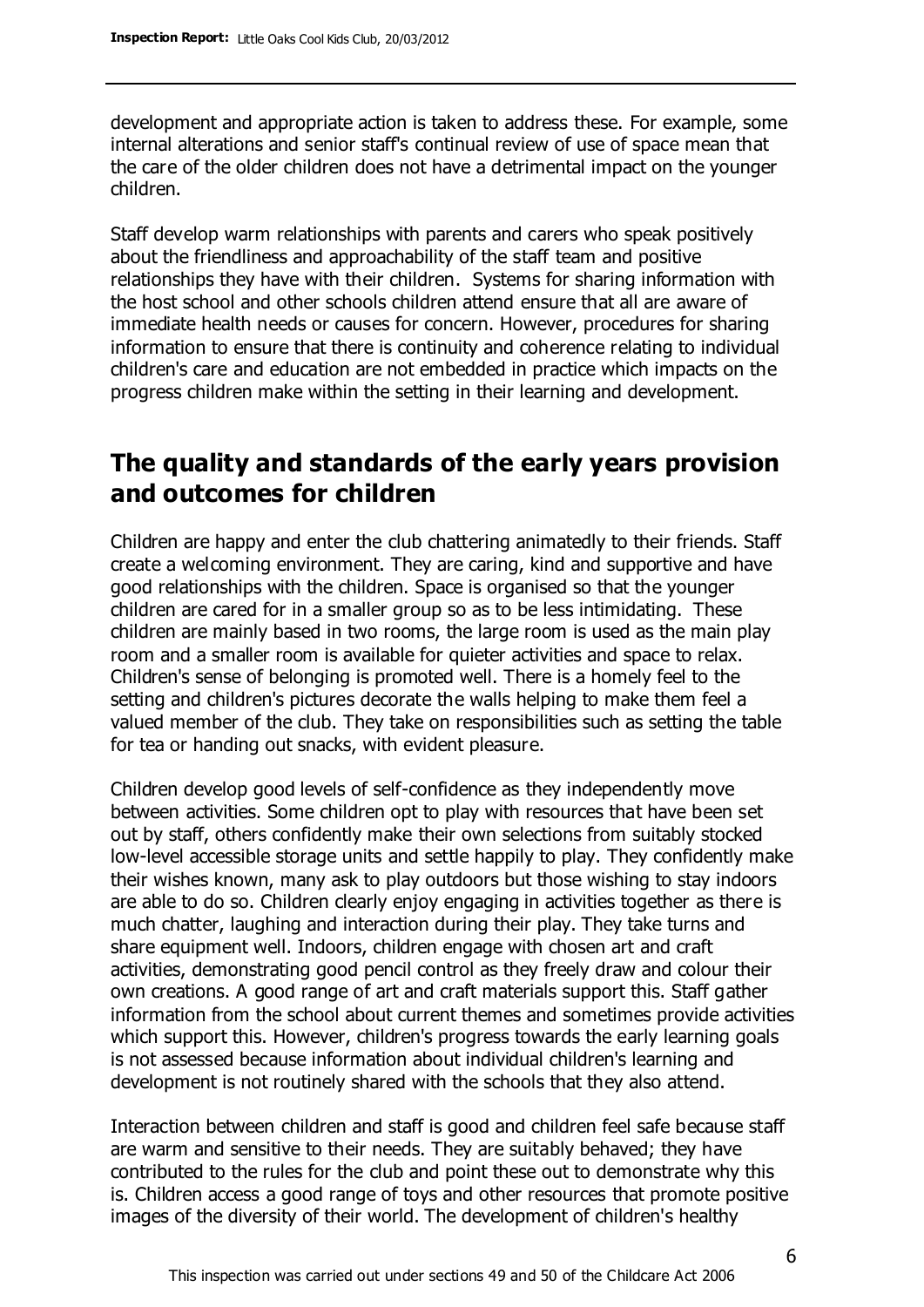lifestyles is good. They are provided with a substantial snack on arrival and know to wash their hands before they eat. Additional food such as toast is provided on request. Drinks are available at all times to prevent dehydration. Several staff have undertaken food hygiene training. The club benefits from the extensive outdoor school play ground and fields. There are good opportunities for outdoor activities such as running, skipping and jumping as well as ball games and ride-on toys to promote their physical development. They particularly enjoy tennis sessions, with staff providing guidance and support to develop the skills to hold a racquet and hit the ball over the net. Children engage in this activity with enthusiasm, patiently waiting for their turn and then concentrating well in controlling their movements.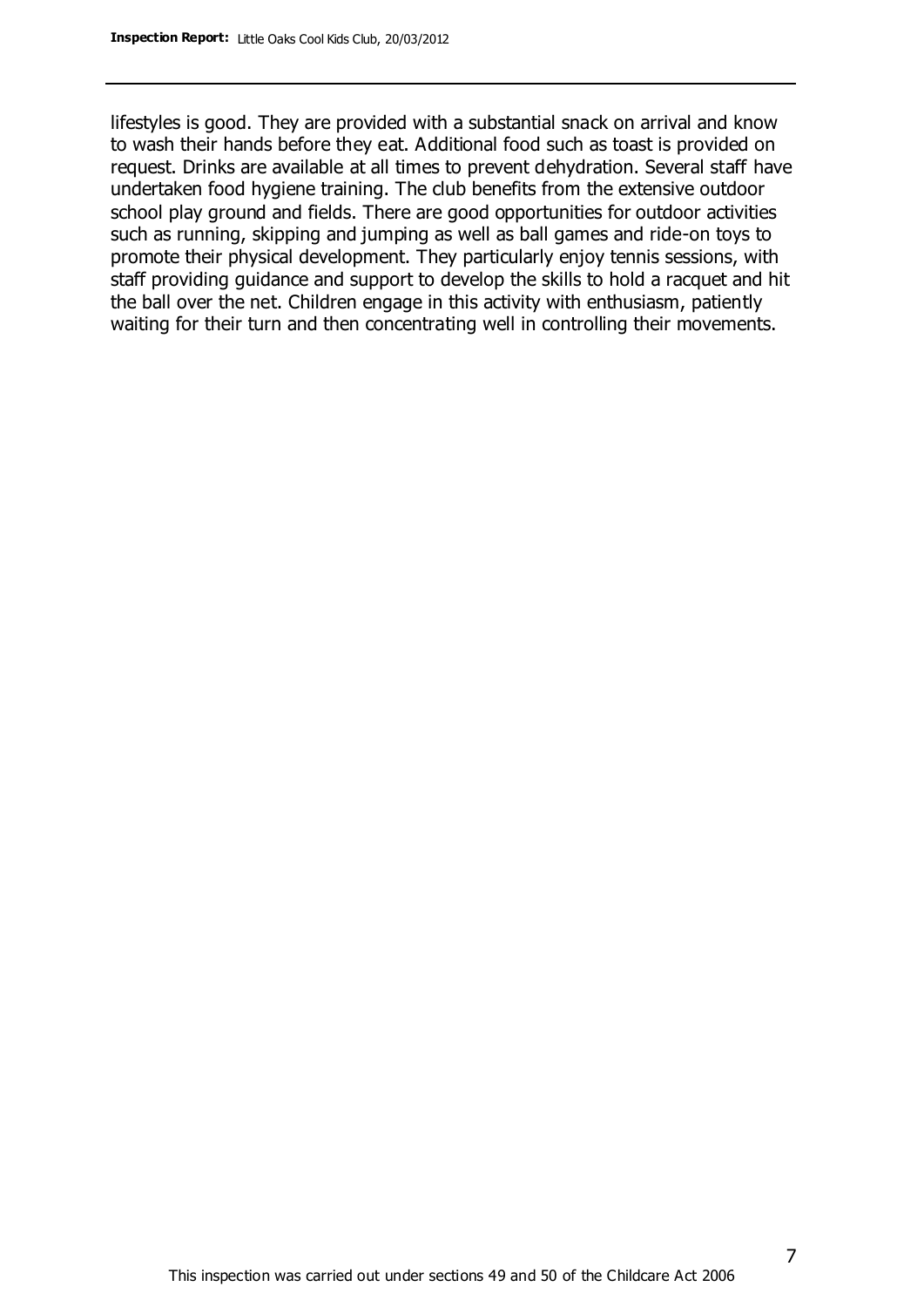# **Annex A: record of inspection judgements**

#### **The key inspection judgements and what they mean**

Grade 1 is Outstanding: this aspect of the provision is of exceptionally high quality Grade 2 is Good: this aspect of the provision is strong Grade 3 is Satisfactory: this aspect of the provision is sound Grade 4 is Inadequate: this aspect of the provision is not good enough

#### **The overall effectiveness of the early years provision**

| How well does the setting meet the needs of the      |  |
|------------------------------------------------------|--|
| children in the Early Years Foundation Stage?        |  |
| The capacity of the provision to maintain continuous |  |
| improvement                                          |  |

#### **The effectiveness of leadership and management of the early years provision**

| The effectiveness of leadership and management of the             |   |
|-------------------------------------------------------------------|---|
| <b>Early Years Foundation Stage</b>                               |   |
| The effectiveness of leadership and management in embedding       |   |
| ambition and driving improvement                                  |   |
| The effectiveness with which the setting deploys resources        | 3 |
| The effectiveness with which the setting promotes equality and    |   |
| diversity                                                         |   |
| The effectiveness of safeguarding                                 |   |
| The effectiveness of the setting's self-evaluation, including the | 3 |
| steps taken to promote improvement                                |   |
| The effectiveness of partnerships                                 | 3 |
| The effectiveness of the setting's engagement with parents and    |   |
| carers                                                            |   |

### **The quality of the provision in the Early Years Foundation Stage**

The quality of the provision in the Early Years Foundation Stage  $\vert$  3

## **Outcomes for children in the Early Years Foundation Stage**

| <b>Outcomes for children in the Early Years Foundation</b>    |  |
|---------------------------------------------------------------|--|
| <b>Stage</b>                                                  |  |
| The extent to which children achieve and enjoy their learning |  |
| The extent to which children feel safe                        |  |
| The extent to which children adopt healthy lifestyles         |  |
| The extent to which children make a positive contribution     |  |
| The extent to which children develop skills for the future    |  |

Any complaints about the inspection or report should be made following the procedures set out in the guidance available from Ofsted's website: www.ofsted.gov.uk